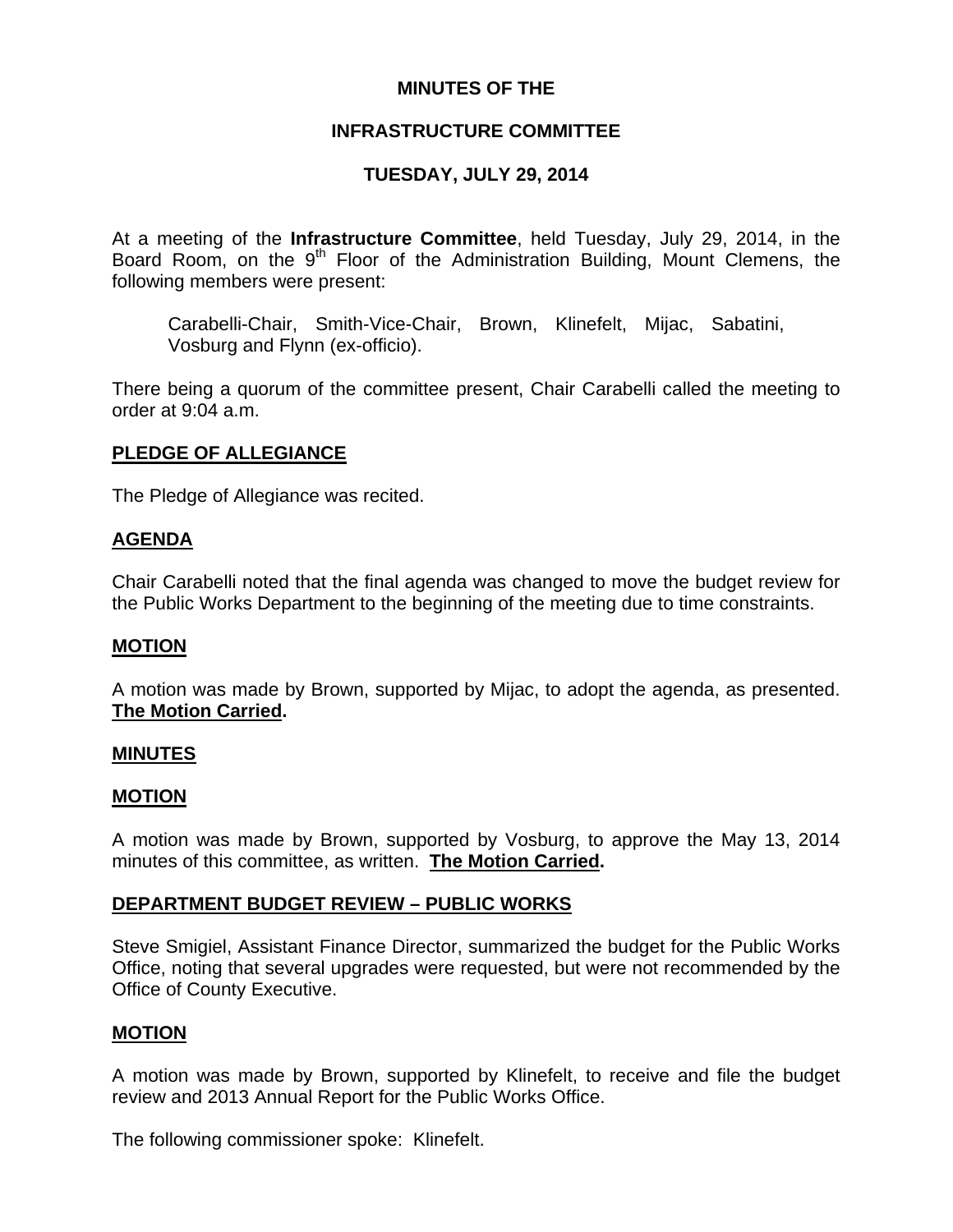Rich Sulaka, Deputy Public Works Commissioner, gave commissioners a briefing on the status of the Detroit Water and Sewerage Department negotiations and mediation, as permitted by federal law and bankruptcy proceedings.

The following commissioners spoke: Carabelli and Klinefelt.

The following commissioners asked questions of Jason Mateo, Chief Deputy of Wastewater Services, and Nancy Ryan, Financial Manager for Public Works: Vosburg and Brown.

Chair Carabelli called for a vote on the motion and **The Motion Carried.**

## **CONTRACT WITH RAM CONSTRUCTION FOR 2014 MASONRY RESTORATION PROJECTS/FACILITIES & OPERATIONS**

### **MOTION**

A motion was made by Vosburg, supported by Smith, to forward to the Finance Committee a recommendation to approve a contract between the County of Macomb and the low qualified bidder, RAM Construction, in the amount of \$608,700 for the 2014 Masonry Restoration Projects (Bid Item 36-14); funds are available in the Capital Plan.

The following commissioner asked questions of Lynn Arnott-Bryks, Director of the Facilities and Operations Department: Carabelli.

Chair Carabelli called for a vote on the motion and **The Motion Carried.**

### **CONTRACT WITH BEST ASPHALT FOR 2014 PAVING PROJECTS/ FACILITIES & OPERATIONS**

### **MOTION**

A motion was made by Mijac, supported by Klinefelt, to forward to the Finance Committee a recommendation to approve a contract between the County of Macomb and the low qualified bidder, Best Asphalt, in the amount of \$899,450 for the 2014 Paving Projects; funds are available in the Capital Plan.

The following commissioners spoke: Mijac, Flynn, Klinefelt and Carabelli.

Chair Carabelli called for a vote on the motion and **The Motion Carried.**

### **CONTRACT WITH FLORENCE CEMENT COMPANY FOR PAVEMENT PRESERVATION PROGRAM–CONCRETE/DEPARTMENT OF ROADS**

### **MOTION**

A motion was made by Brown, supported by Smith, to forward to the Finance Committee a recommendation to approve the contract between the Macomb County